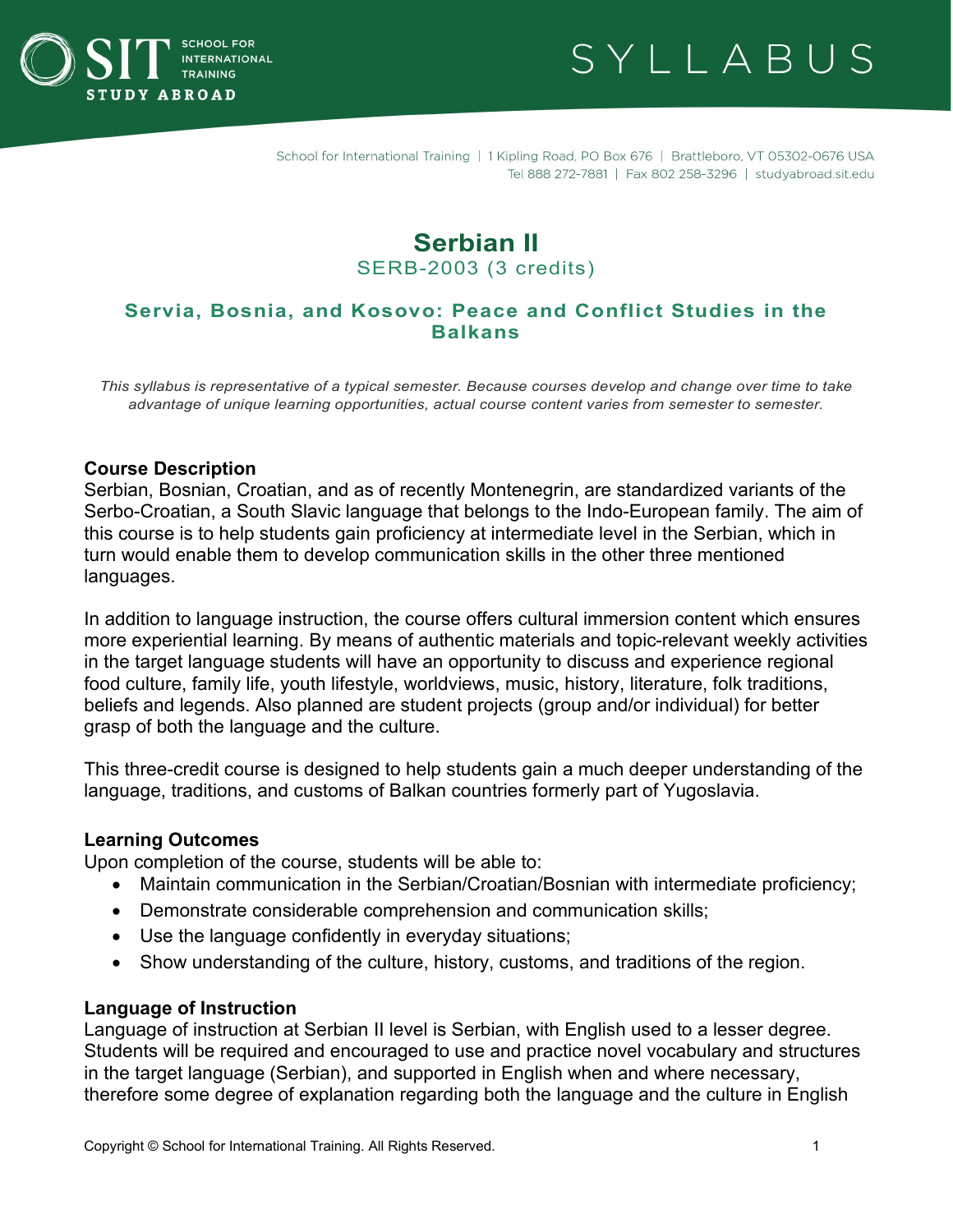may be expected. However, given the main objectives of the course, every opportunity to speak and write in the Serbian will be insisted on.

# **Instructional Methods**

SIT's teaching and learning philosophy is grounded in the experiential learning theory developed by Kolb (1984; 2015) and informed by various scholars, such as Dewey, Piaget, Lewin, among others. Experiential learning theory recognizes that learning is an active process that is not confined to the formal curriculum; "knowledge is created through the transformation of experience" (Kolb, 2015, p. 49). Learning involves both content and process. Learning is holistic and happens through various life experiences upon which students draw to generate new ways of knowing and being. Learning involves a community and is a lifelong endeavor. Learning is transformational. The suggested four step-cycle of a *concrete experience*, *reflective observation*, *abstract conceptualization*, and *active experimentation* embedded in the experiential learning model is not linear and might not always happen in that specific order, as any learning is highly context dependent. These stages of taking part in a shared experience; reflecting on that experience by describing and interpreting it; challenging their own assumptions and beliefs to generate new knowledge; and ultimately applying new knowledge, awareness, skills, and attitudes in a variety of situations and contexts are important for students to engage in to become empowered lifelong learners.

# **Grammatical Content**

- Present, past, and future tense of verbs and modal verbs review and practice
- Cases concept, singular and plural forms of nouns, pronouns, and adjectives
- Comparison of adjectives and adverbs
- Agreement of nouns with cardinal numbers and quantifiers
- Aspect of verbs (general concept of aspect and its role in the language)
- Sentence structure and introduction into different types of sentences (simple, compound, complex)

# **Topics:**

- Describing everyday activities using more complex language
- Describing a person, a book, or a movie etc. in detail
- Reading comprehension: simpler texts (e.g., news and short stories written in standard language)
- Expressing likes and dislikes, expressing personal opinions on common topics
- Traditions and customs of the Serbian/Bosnian/Croatian speaking countries

# **Assignments and Evaluation**

# Assignment Descriptions and Grading Criteria

Students receive feedback from the instructors throughout the course. The language instructor and the Academic Director assign final grades jointly. There will be one Midterm written exam and one Final written exam, as well as two oral exams – one before the ISP and one after it. Evaluation is a reflection of the student's proficiency, participation, engagement, and progress through the weeks of language instruction and during the remaining weeks of the course.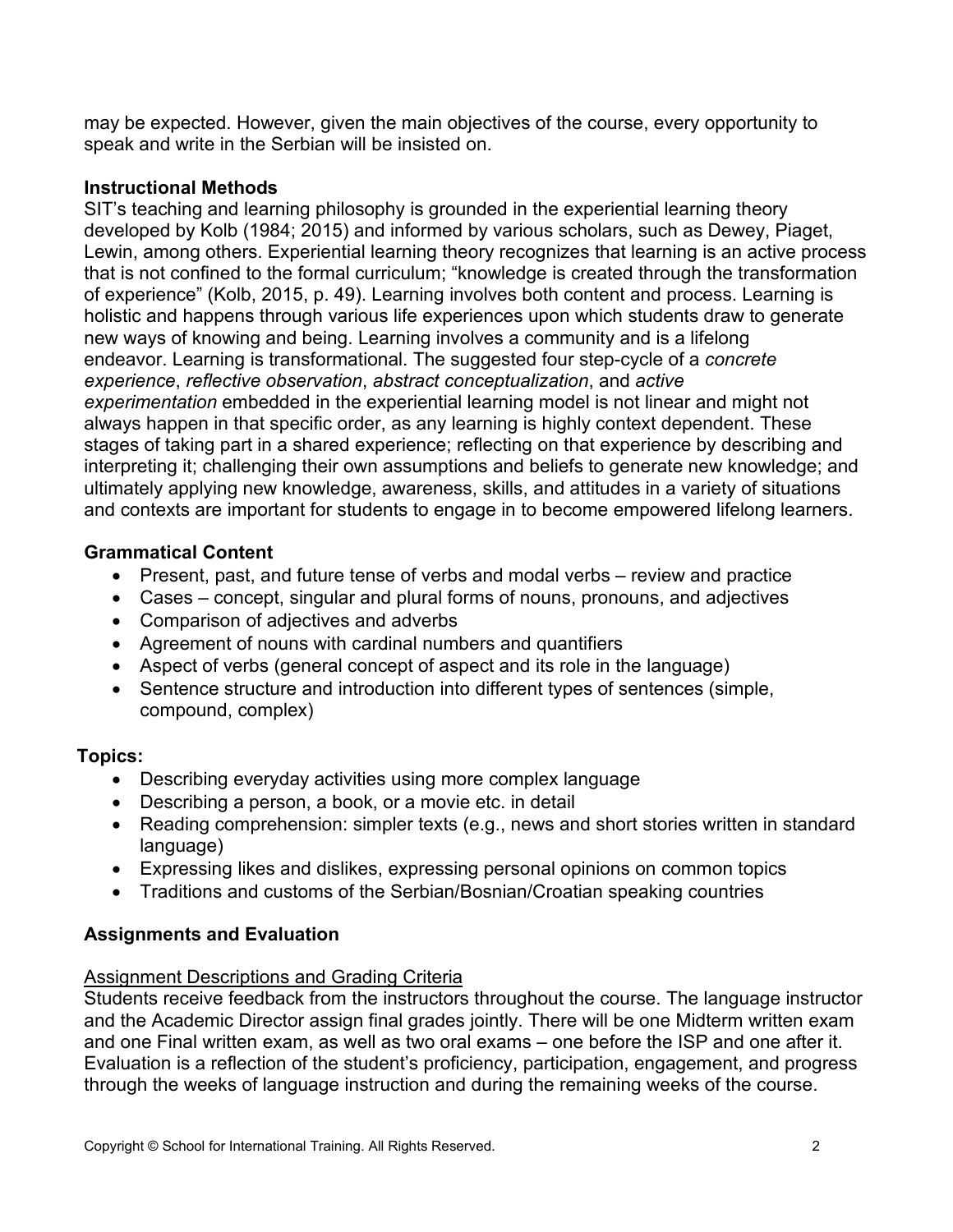1) Weekly Quizzes (20%)

- Two written quizzes of 10 words/phrases each, covering vocabulary from weeks 1-3 and 4-8 respectively
- Paper-based and delivered in Weeks 3 and 8 (up to 10 minutes per quiz)
- Competences evaluated: retention of key vocabulary necessary to maintain intermediate-level communication successfully and effectively

2) Midterm Written Exam (20%)

- A multiple choice/items matching and short answer test of up to 30 everyday phrases and lexical items covered in the first 4 weeks of the course, excluding lexis pertaining to culture, customs, and traditions; a short text (up to 10 sentences) with the accompanying reading comprehension questions (also multiple choice)
- Paper-based and delivered in Week 4 (45 minutes to complete the exam)
- Competences evaluated: ability to produce commonly used phrases and lexis covered in the first 4 weeks of the course in written form, to respond to everyday questions in the present time reference, and comprehend short texts on familiar topics

3) Final Written Exam (25%)

- Written exam that covers grammatical and lexical content of 9 weeks of the course that consists of up to 50 multiple choice, cloze, short answer, and matching questions, excluding lexis pertaining to culture, customs, and traditions; a short text (up to 15 sentences) with the accompanying reading comprehension questions (also multiple choice)
- Paper-based and delivered in Week 10 (60 minutes to complete the exam)
- Competences evaluated: ability to produce commonly used phrases and lexis covered in the latter weeks of the course in written form, to respond to everyday questions in the present, past, and future time reference, and comprehend short texts on familiar topics

4) Before Independent Study Project (ISP)/Internship and post ISP/Internship Oral Exams (25% - 12.5% each)

- Oral exam 1 (5 minutes per student) is set in Week 10 and involves a one-to-one interview where student aims at showing their understanding and fluency in the target language by responding adequately to teacher's questions; this exam takes up 12.5% of the mark
- Oral Exam 2 (5 minutes per student) is set in Week 15 after Internship/ISP and involves a student presentation; in Week 9, students will choose presentation topics to deliver as a group or individually; upon successful performance students can be awarded up to 12.5% of the mark
- Competences evaluated: ability to produce commonly used phrases and lexis covered throughout the course in spoken form, to effectively and accurately respond to questions about usual activities, and present a familiar topic of interest using intermediate-level language structures

5) Participation (10%)

• Attendance – promptness to class and positive presence in class;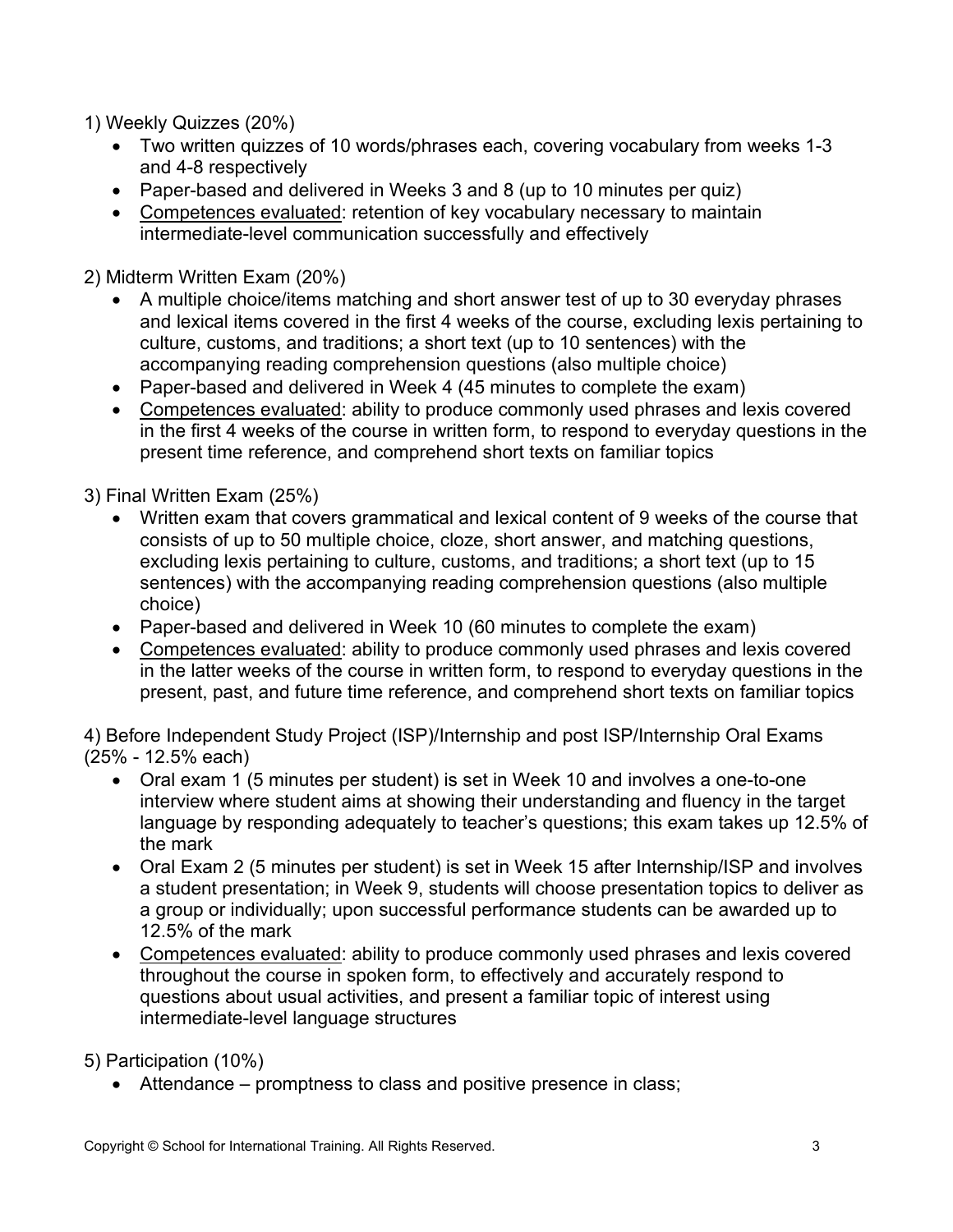- Active listening paying attention in class and during field excursions, asking appropriate questions, showing interest and enthusiasm, entertaining contradictory perspectives, taking notes;
- Self-directed learning reading the local paper and other materials to follow local perspectives on relevant issues, discussing issues with host families and others;
- Involvement in-class discussions either in small or large groups;
- Group accountability during field excursions and classes;
- Taking leadership roles leading and guiding discussions in a productive direction.

#### Assessment

Weekly Vocabulary Quizzes – 20% / 10% per quiz Midterm Written Exam – 20% Final Written Exam – 25% Before Independent Study Project (ISP)/Internship and post ISP/Internship oral exams – 25% / 12.5% per oral exam Participation – 10%

#### Attendance and Participation

Due to the nature of SIT Study Abroad programs, and the importance of student and instructor contributions in each and every class session, attendance at all classes and for all program excursions is required. Criteria for evaluation of student performance include attendance and participation in program activities. Students must fully participate in all program components and courses. Students may not voluntarily opt out of required program activities. Valid reasons for absence – such as illness – must be discussed with the academic director or other designated staff person. Absences impact academic performance, may impact grades, and could result in dismissal from the program.

## Late Assignments

SIT Study Abroad programs integrate traditional classroom lectures and discussion with fieldbased experiences, site visits and debriefs. The curriculum is designed to build on itself and progress to the culmination (projects, ISP, case studies, internship, etc.). It is critical that students complete assignments in a timely manner to continue to benefit from the sequences in assignments, reflections and experiences throughout the program.

Students may request a justified extension for one paper/assignment during the semester. Requests must be made in writing and at least 12 hours before the posted due date and time. If reason for request is accepted, an extension of up to one week may be granted at that time. Any further requests for extensions will not be granted. Students who fail to submit the assignment within the extension period will receive an 'F' for the assignment.

#### Grading Scale

94-100% A 90-93% A-87-89% B+ 84-86% B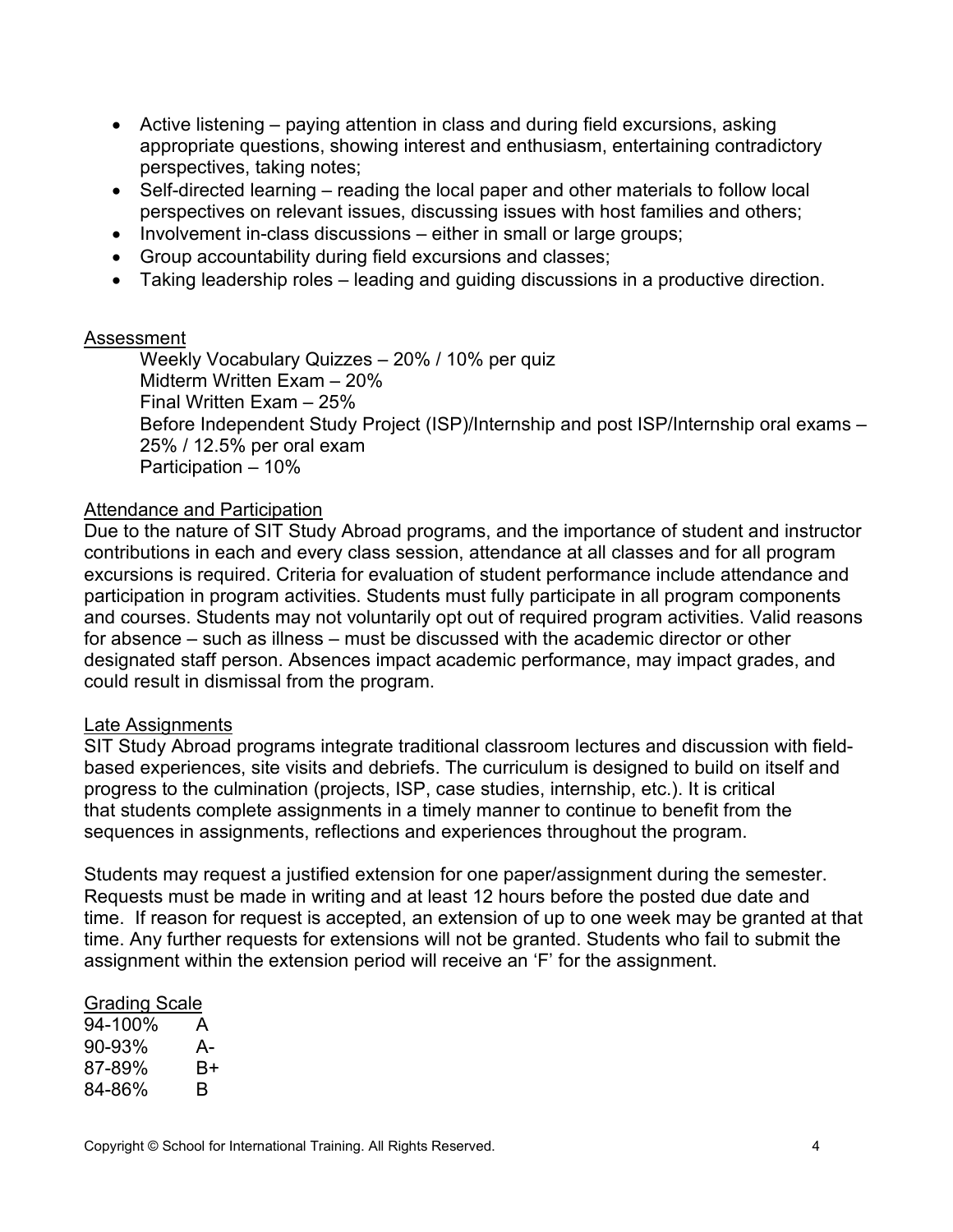80-83% B-77-79% C+ 74-76% C 70-73% C-67-69% D+ 64-66% D<br>helow 64 F helow 64

# **Program Expectations**

- Show up prepared. Be on time, have your readings completed and points in mind for discussion or clarification. Complying with these elements raises the level of class discussion for everyone.
- Have assignments completed on schedule, printed, and done accordingly to the specified requirements. This will help ensure that your assignments are returned in a timely manner.
- Ask questions in class. Engage the lecturer. These are often very busy professionals who are doing us an honor by coming to speak.
- Comply with academic integrity policies (no plagiarism or cheating, nothing unethical).
- Respect differences of opinion (classmates', lecturers, local constituents engaged with on the visits). You are not expected to agree with everything you hear, but you are expected to listen across difference and consider other perspectives with respect.
- Storing Your Work: Keep several copies of your work as back up and keep one copy accessible to you through an online forum, such as an attachment in your email, the course learning management system, or cloud-based storage. This way your work will always be available to despite technical issues. Lost files, deleted drives, or computer crashes are not excuses for late, missing work.
- Personal Technology Use: Cell phones and other personal electronics can be used for taking notes and other class activities.  Off-task usage is not acceptable. You may be marked as absent for habitually using them for something other than classroom activities.
- Content Considerations: Some texts and activities you will encounter in this course delve into sensitive topics that may be emotionally and intellectually challenging. Our classroom is a space where we can engage with challenging ideas, question assumptions, and navigate difficult topics with respect and maturity. As possible, I will flag content and activities that are especially graphic or intense, so we are prepared to address them soberly and sensitively. If you are struggling to keep up with the work or participate in the course because of the nature of the content and activities, you should speak with me and/or seek help from counseling services.
- Classroom recording policy: To ensure the free and open discussion of ideas, students may not record classroom lectures, discussion and/or activities without the advance written permission of the instructor, and any such recording properly approved in advance can be used solely for the student's own private use.]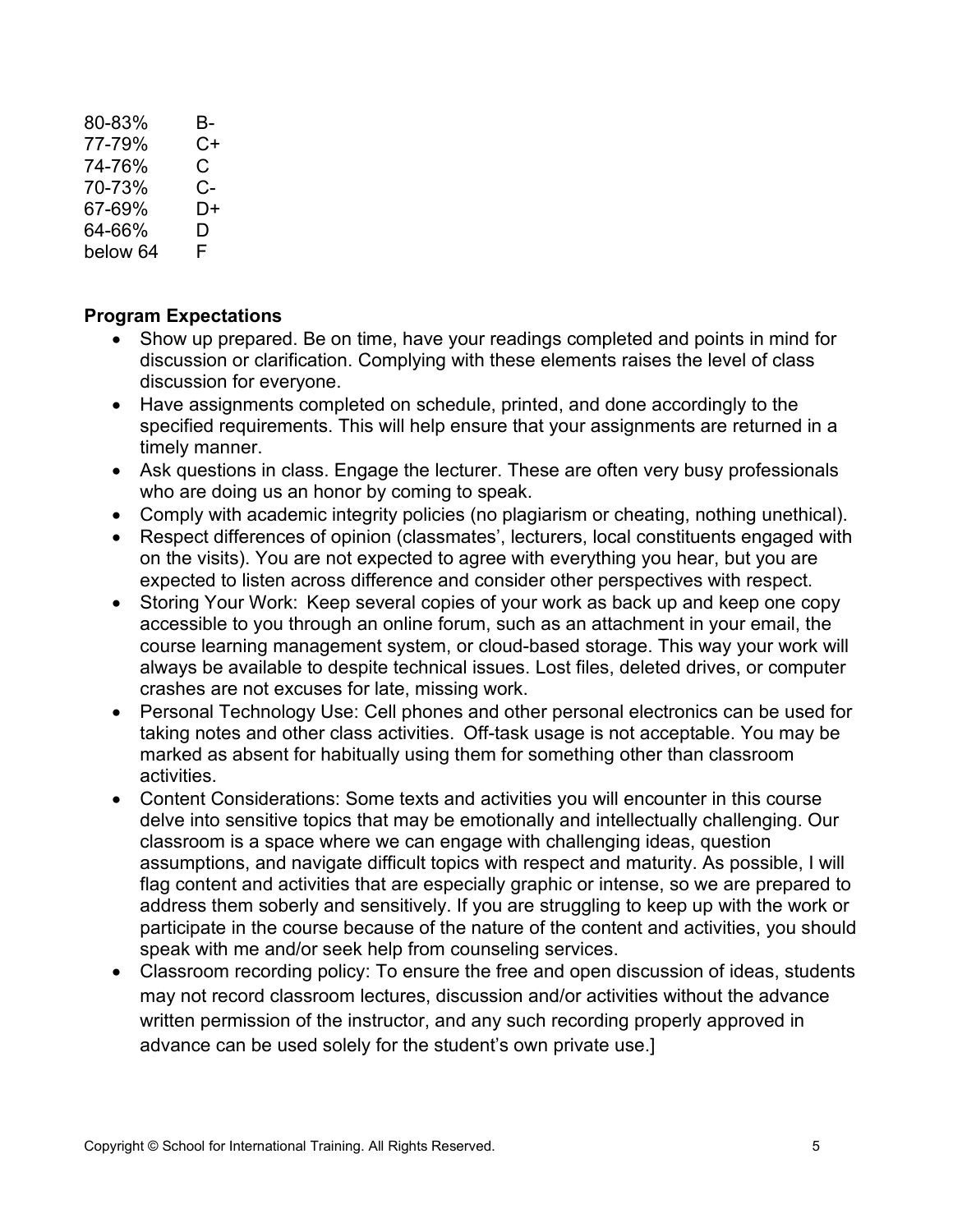# **SIT Policies and Resources**

Please refer to the [SIT Study Abroad Handbook](https://studyabroad.sit.edu/Student-Handbook/) and the [Policies s](https://studyabroad.sit.edu/admitted-students/policies/)ection of the SIT website for all academic and student affairs policies. Students are accountable for complying with all published policies. Of particular relevance to this course are the policies regarding: academic integrity, Family Educational Rights and Privacy Act (FERPA), research and ethics in field study and internships, late assignments, academic status, academic appeals, diversity and disability, sexual harassment and misconduct, and the student code of conduct.

Please refer to the SIT Study Abroad Handbook and SIT website for information on important resources and services provided through our central administration in Vermont, such as [Library resources and research support,](https://studyabroad.sit.edu/admitted-students/student-resources/) [Disability Services,](https://studyabroad.sit.edu/health-safety-and-well-being/disability-services/) [Counseling Services,](https://studyabroad.sit.edu/health-safety-and-well-being/counseling-and-mental-health/) [Title IX](https://studyabroad.sit.edu/health-safety-and-well-being/sexual-safety-title-ix/)  [information,](https://studyabroad.sit.edu/health-safety-and-well-being/sexual-safety-title-ix/) and [Equity, Diversity, and Inclusion](https://studyabroad.sit.edu/health-safety-and-well-being/social-identity/) resources.

## **Course Schedule**

\*Please be aware that topics and excursions may vary to take advantage of any emerging events, to accommodate changes in our lecturers' availability, and to respect any changes that would affect student safety. Students will be notified if this occurs.

## **Week 1:**

Introduction: Slavic languages and the brief history of literacy of the South Slavs; the Serbo-Croatian language and socio-linguistic issues in the former Yugoslavia. Review of writing systems, reading, and spelling rules

*Cultural immersion*: Hospitality in the region, styles and modes of address, family life

## **Week 2:**

Useful everyday expressions

Reading, Listening, Speaking theme: free time and youth lifestyles in the region and your country

Grammar: tenses, modals, and word order review

## **Week 3:**

Reading, Listening, Speaking theme: dress and personal style in different countries Grammar: cases of S/B/C (nouns and adjectives) *Cultural immersion*: Traditional dress of the region, meanings of patterns and other relevant traditions Vocabulary Quiz 1

**Week 4:** Reading, Listening, Speaking theme: food and drink *Cultural immersion*: Food-related cultural practices and holiday traditions Midterm written exam

## **Week 5**: **Kosovo excursion**

Writing a diary while on excursion